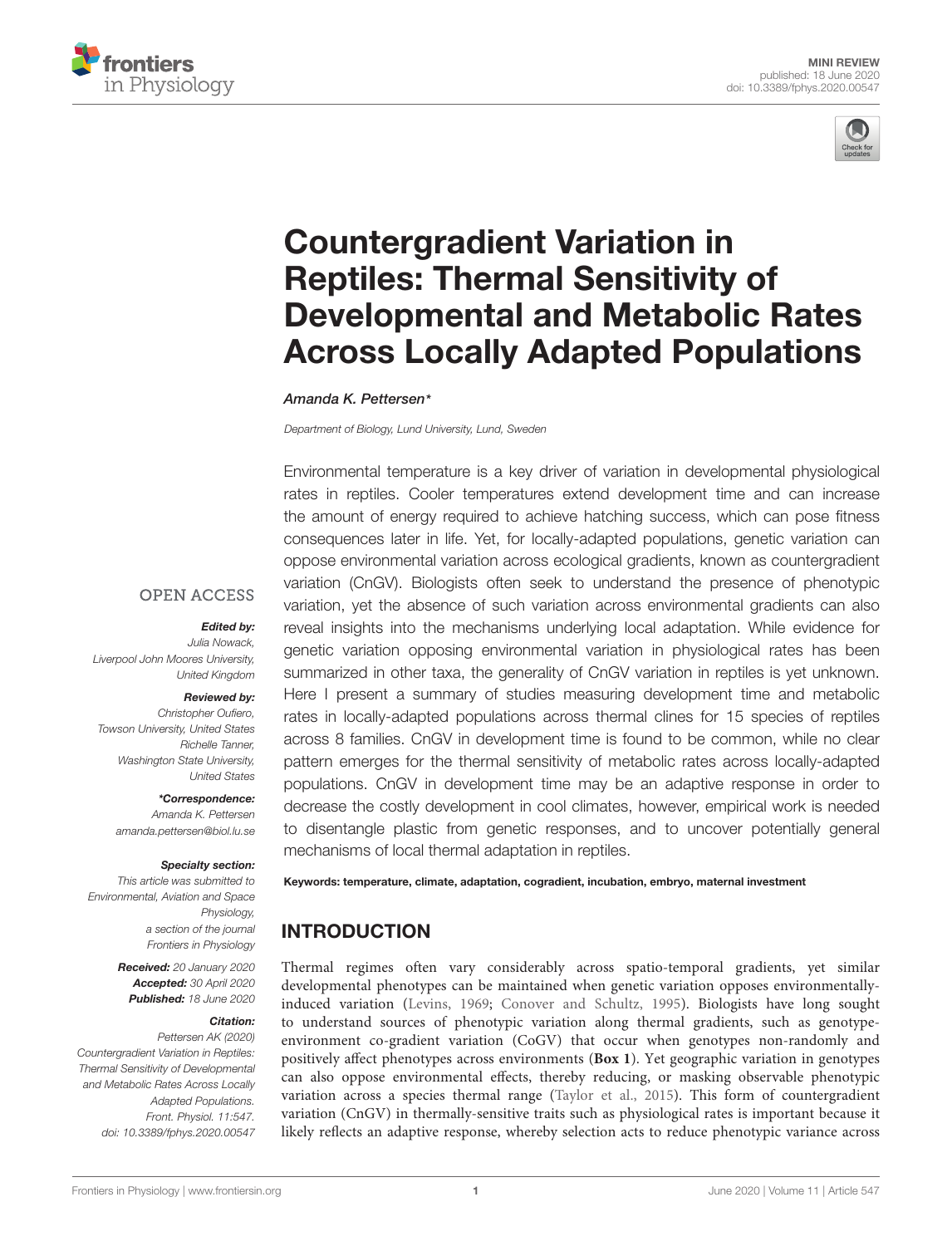<span id="page-1-0"></span>BOX 1 | Genotype-environment covariances: co- and counter-gradient variation. Genotype-environment covariances [Cov(G,E)] can be either positive or negative, depending on whether they reinforce or oppose each other. There are three potential ways in which genotype-environment covariances can play out across populations. First, genotypes  $(G)$  and the environment  $(E)$  shift trait expression in the same direction, known as cogradient variation where the Cov( $G$ , $E$ ) term is positive (e.g., Figures 1B, $E$ ). Second, trait shifts due to genotypes do not align with trait shifts due to the environment [Cov(G,E) is negative], referred to as countergradient adaptation (e.g., [Figures 1C,F](#page-3-0)). Alternatively, phenotypes that arise from genotypes distributed randomly in a population that change only in response to the environment, are the result of phenotypic plasticity (e.g., [Figures 1A,D](#page-3-0)).

environmental gradients in response to local selection regimes. Thus, investigating patterns of phenotypic uniformity in nature, rather than just phenotypic variability, can help us to understand potentially general mechanisms underlying local adaptation.

There are many instances of both co- and counter- gradient variation among populations spanning a range of taxa, where natural selection drives variation across spatial and temporal thermal gradients, from microclimate and seasonal shifts, to species-level altitudinal and latitudinal ranges, or climatic shifts [\(Conover et al.,](#page-5-1) [2009\)](#page-5-1). Physiological rates often show countergradient variation: in a review by [Conover et al.](#page-5-1) [\(2009\)](#page-5-1), 87% of the studies showing evidence for CnGV were for measures of growth and developmental rates, while evidence for CoGV in physiological rates was found to be comparatively rare [\(Kelly,](#page-6-1) [2019\)](#page-6-1). It is unclear why CnGV in the thermal sensitivity of physiological traits, relative to other traits, is so prevalent, however, it may be due to relatively weaker genetic constraints in physiological traits [compared with for example, the often strong genetic constraints of morphological traits which generally show CoGV [\(Li et al.,](#page-6-2) [2011\)](#page-6-2)]. Temperature poses a strong influence on physiological rates underlying energy acquisition and utilization in ectotherms that often misalign with the direction of selection. For example, an acute decrease in environmental temperature increases development time, yet cold climates often select for faster development so that embryos can complete development and commence feeding and growth before the onset of winter [\(Edge et al.,](#page-6-3) [2017\)](#page-6-3). CnGV can enable populations to compensate for the direct effects of temperature on physiological rates, to ensure persistence of populations under extreme climatic regimes [\(Angilletta,](#page-5-2) [2009;](#page-5-2) [Conover et al.,](#page-5-1) [2009\)](#page-5-1).

In egg laying species, temperature experienced during embryonic development can impart significant fitness consequences, either through hatching success (survival) or effects imparted later in life, for example reductions in size at hatching, growth rates and reproductive success [\(Warner](#page-7-1) [et al.,](#page-7-1) [2010;](#page-7-1) [Andrews and Schwarzkopf,](#page-5-3) [2012;](#page-5-3) [DuRant et al.,](#page-6-4) [2013;](#page-6-4) [Ospina et al.,](#page-6-5) [2018\)](#page-6-5). Low temperatures can affect key physiological rates during development, including increasing time from fertilization to hatching (development time) and decreasing rates of energy expenditure (metabolic rate). Across a species thermal range, it is reasonable to assume both development time and metabolic rate are under stabilizing selection since adequate time and energy is needed to successfully complete cell division and differentiation, however, shifts from the optima in either trait could expose embryos to higher mortality risk via predation, desiccation, or depletion of energy reserves [\(Martin et al.,](#page-6-6) [2007;](#page-6-6) [Burton et al.,](#page-5-4) [2011;](#page-5-4) [Nord and](#page-6-7) [Nilsson,](#page-6-7) [2011\)](#page-6-7).

Combined, the thermal sensitivities of developmental and metabolic rates determine how energy use during development (fertilization until nutritional independence) scales with temperature [\(Pettersen et al.,](#page-6-8) [2019\)](#page-6-8). Increasing either development time (D), or metabolic rate (MR) will increase the costs of development, and therefore reduce the amount of residual energy at hatching. The recently proposed Development Cost Theory (DCT) posits that the relative temperature sensitivities of D and MR determine the amount of energy expended at any given temperature [\(Marshall et al.,](#page-6-9) [2020\)](#page-6-9). At cooler developmental temperatures, D is often increased more than MR decreases, hence cold environments generally increase total energy use, thereby reducing energy available for fitness-enhancing processes such as growth, maintenance and foraging [\(Booth and Thompson,](#page-5-5) [1991;](#page-5-5) [Angilletta et al.,](#page-5-6) [2000;](#page-5-6) [DuRant et al.,](#page-6-10) [2011;](#page-6-10) [Pettersen et al.,](#page-6-8) [2019\)](#page-6-8), however, there are exceptions (e.g., [Oufiero and Angilletta,](#page-6-11) [2010\)](#page-6-11). Based on DCT, the temperature dependence of developmental rate, has the greatest influence on the relative costs of development, and is therefore expected to evolve more rapidly than the thermal sensitivity of metabolic rate [\(Marshall et al.,](#page-6-9) [2020\)](#page-6-9). DCT can thus provide a useful framework for detecting local adaptation by providing a mechanistic link between population-level reaction norms and fitness across thermal gradients.

While development time and the costs of development are generally increased at low environmental temperatures, countergradient variation can compensate for these effects. Countergradient variation can reduce the costs of development associated with cool temperatures via variation in developmental and metabolic rates that oppose the acute effects of environment on phenotype – for example, higher physiological rates can be maintained despite decreases in environment temperature. In order to identify whether the genetic component for the change in mean D or MR is statistically correlated with thermal gradient, three criteria must be met: (1) measures of the pattern of change in D and MR across a spatially or temporally varying environmental gradient; (2) the norm of reaction for D and MR in response to temperature; (3) a measure of the magnitude of thermal variation across the gradient. It is often difficult to unequivocally demonstrate that inter-populational divergence in thermal sensitivity of a trait is a result of adaptive genetic divergence, and not due to a plastic response. Obtaining evidence for CoGV and CnGV requires collecting data from common garden or reciprocal transplant studies, conducted across a range of temperatures in order to distinguish between  $V_{GxE}$  and Cov(G,E) [\(Yamahira and Conover,](#page-7-2) [2002;](#page-7-2) [Yamahira et al.,](#page-7-3) [2007\)](#page-7-3). Norms of reaction that are parallel, and those that lie above or below one another in trait value provide evidence for CnGV and CoGV, respectively. Whereas, both  $V_{GxE}$  and  $Cov(G,E)$  are acting simultaneously when norms of reaction are not parallel and do not cross (see Box 2 in [Conover and Schultz,](#page-5-0) [1995\)](#page-5-0). While the prevalence of CoGV and CnGV in physiological traits has been reviewed in fish [\(Conover et al.,](#page-5-7) [2006\)](#page-5-7), amphibians [\(Morrison](#page-6-12)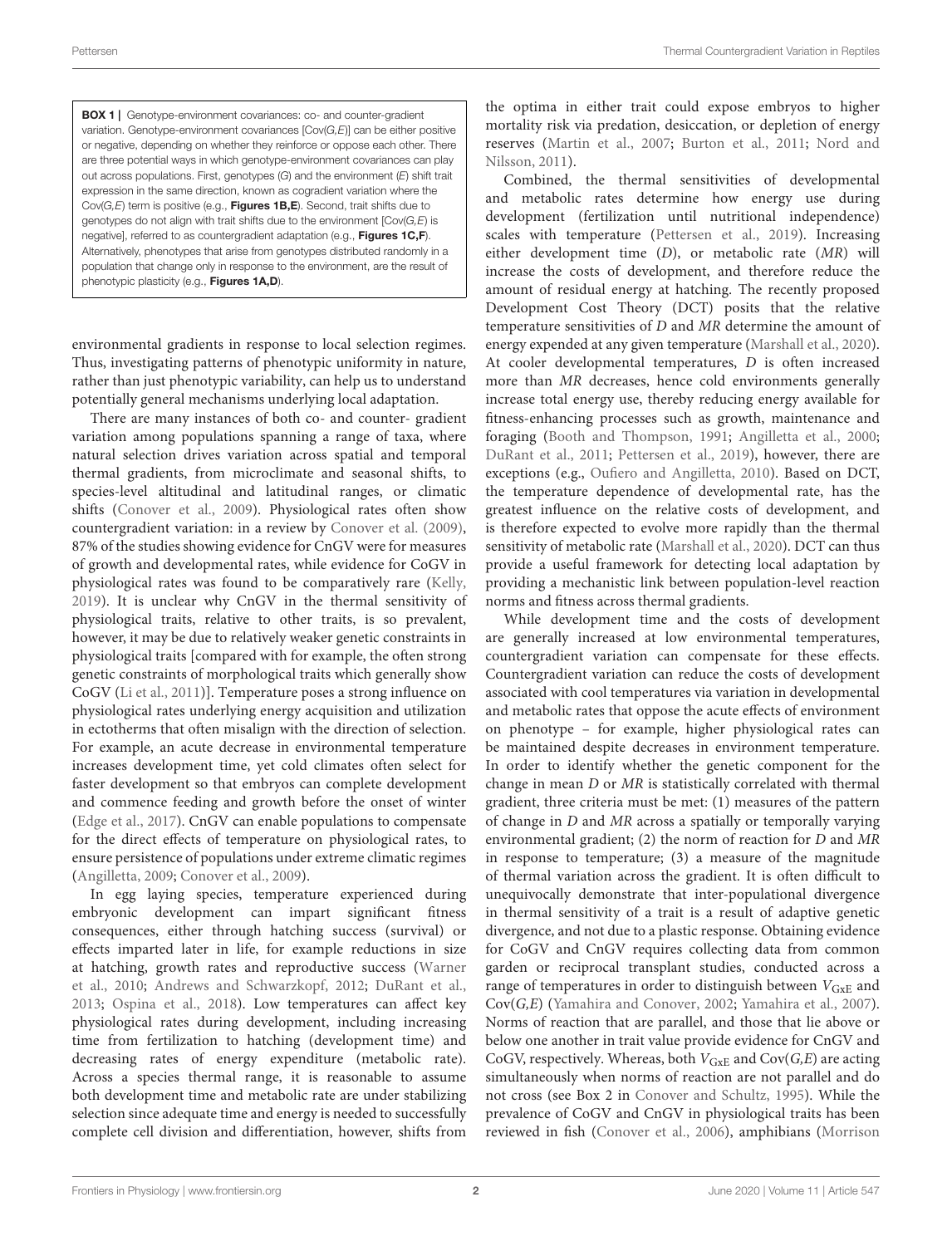[and Hero,](#page-6-12) [2003\)](#page-6-12), marine invertebrates [\(Sanford and Kelly,](#page-6-13) [2011\)](#page-6-13), and insects [\(Sinclair et al.,](#page-7-4) [2012\)](#page-7-4), examples in reptiles are less well documented. This is surprising, given that reptiles represent one of the largest study groups in vertebrate thermal physiology.

It is important to develop a clear understanding of patterns of countergradient variation in nature, before designing experiments to evaluate causal mechanisms [\(Conover et al.,](#page-5-1) [2009\)](#page-5-1). This paper therefore compiles data from common garden (CG) and reciprocal transplant (RT) studies testing for temperature-by-population interactions on variations in development time (D) and metabolic rate (MR) across cold- and warm-adapted populations of reptiles [\(Li et al.,](#page-6-14) [2018a\)](#page-6-14). Effect sizes for each study, weighted by sample size can then be calculated in order to test whether selection has modified reaction norms of D and MR across climatic regimes (**[Supplementary Table S1](#page-5-8)**). It is anticipated that despite a decrease in environmental temperatures, cold-adapted populations maintain similar D and (or) MR across a species' thermal gradient, relative to warm-adapted populations. Reptiles provide a useful model system to study local adaptation because developmental trajectories in reptiles are highly sensitive to environmental temperatures [\(Angilletta,](#page-5-2) [2009\)](#page-5-2), and many reptile species have limited dispersal ability between populations [\(Uller and While,](#page-7-5) [2015\)](#page-7-5). This review aims to elucidate broad-scale mechanisms underlying local adaptation in reptiles by evaluating the generality of phenotypic plasticity  $[Cov(G, E) = 0;$  **[Figures 1A,D](#page-3-0)**], cogradient variation  $[Cov(G, E) > 1;$  **Figures 1B, E**, and countergradient variation  $[Cov(G, E) < 1;$  **Figures 1C, F** in developmental physiological rates across populations experiencing different thermal regimes. If populations maintain similarity in D and (or) MR under thermal change then evolution is likely the result of CnGV, whereas rapid trait divergence in D or MR in the direction of thermal change is due to the evolution of CoGV. Due to the paucity of data on thermal sensitivity of D and MR, it is not yet feasible to present a formal, comprehensive meta-analysis on the topic here. Rather, this review serves as a summary of existing data on thermal reaction norms across locally adapted populations, and points toward future avenues of research that require further work in order to continue developing our understanding of adaptation along thermal gradients.

# Countergradient Variation of Thermal Sensitivity in Reptiles Is Prevalent in Developmental but Not Metabolic Rates

Most published studies show evidence for CnGV between development time and environmental temperature [negative values of Hedges' g (D); **[Figure 2](#page-4-0)**], supporting the generality of countergradient variation in reptile development. For 17 out of 22 studies, intrinsic (genetic) factors were shown to counter thermal influences on developmental rate. Rather than an outcome of genetic drift, these findings suggest an adaptive countergradient response – selection opposes reaction norms of development time (D) across climatic regimes. Development under cool conditions necessitates a countergradient adaptive response for faster development and earlier hatching time,

enabling embryos to hatch before winter while resources are still available [\(Du et al.,](#page-6-15) [2012\)](#page-6-15). On the contrary, there is little support to suggest that CnGV is common for metabolic rate (MR) – overall, reptile embryos from locally-adapted cooler climates did not maintain higher metabolic rates compared with populations from warmer climates (**[Figure 2](#page-4-0)**). This could be due to several reasons, not least that metabolic rate is a highly variable trait, even after correcting for mass and temperature [\(Burton et al.,](#page-5-4) [2011\)](#page-5-4). There is also evidence for populationlevel differences in thermal reaction norms in heart rate across development stage [\(Angilletta et al.,](#page-5-9) [2013\)](#page-5-9). Since metabolic rate is not a single trait [\(Pettersen et al.,](#page-6-16) [2018\)](#page-6-16), multiple measures of MR throughout development are needed in order to elucidate patterns in rates of energy expenditure across locally-adapted populations.

Despite an apparent lack of evolved response in MR to buffer against reduced energy turnover under cold temperatures, a countergradient response in  $D$  can itself reduce energy expenditure during development under cold conditions. Across a species' natural temperature range, the thermal sensitivity of D is often greater than the thermal sensitivity of MR and is therefore a more important determinant of how the costs of development scale with temperature [\(Pettersen et al.,](#page-6-8) [2019;](#page-6-8) [Marshall et al.,](#page-6-9) [2020\)](#page-6-9). It may be that embryos counteract increased energy costs associated with development under cold temperatures, by reducing D without a concomitant increase in MR, and is supported by evidence for CnGV in yolk assimilation in the eastern fence lizard [\(Storm and Angilletta,](#page-7-6) [2007\)](#page-7-6). The ability to evolve increases in one physiological rate independently of another has been shown previously for metabolic and growth rates [\(Williams et al.,](#page-7-7) [2016\)](#page-7-7). It may be that for developmental physiological rates, selection acts to reduce the costs of development, via CnGV in the thermal sensitivity of D, resulting in a closer alignment of embryo thermal optima to that of local thermal regimes.

## Proximal Drivers of Countergradient Adaptation in Developmental Rates

Various mechanistic explanations have been proposed to explain the prevalence of countergradient variation in developmental rates, and its compensating effects on the costs of development at cooler temperatures, including the role of maternal effects. It is a common view that faster development in cold-, vs. warmadapted populations reared under common garden conditions are a consequence of later stage of embryogenesis at laying, earlier stage of development at hatching, or larger egg size. For example, extended embryo retention and greater maternal provisioning in order to reduce D is often associated with cool climates in squamate reptiles, both among and within species [\(Shine,](#page-6-17) [1995;](#page-6-17) [While et al.,](#page-7-8) [2015\)](#page-7-8). Yet, even after accounting for population-level differences in maternal investment, studies find faster developmental rates in cold-adapted populations [\(Storm and Angilletta,](#page-7-6) [2007;](#page-7-6) [Du et al.,](#page-6-18) [2010\)](#page-6-18). Increased heart mass in cold-adapted populations may allow for faster cell division and differentiation associated with development [\(Du](#page-6-18) [et al.,](#page-6-18) [2010\)](#page-6-18), however, how these effects are isolated from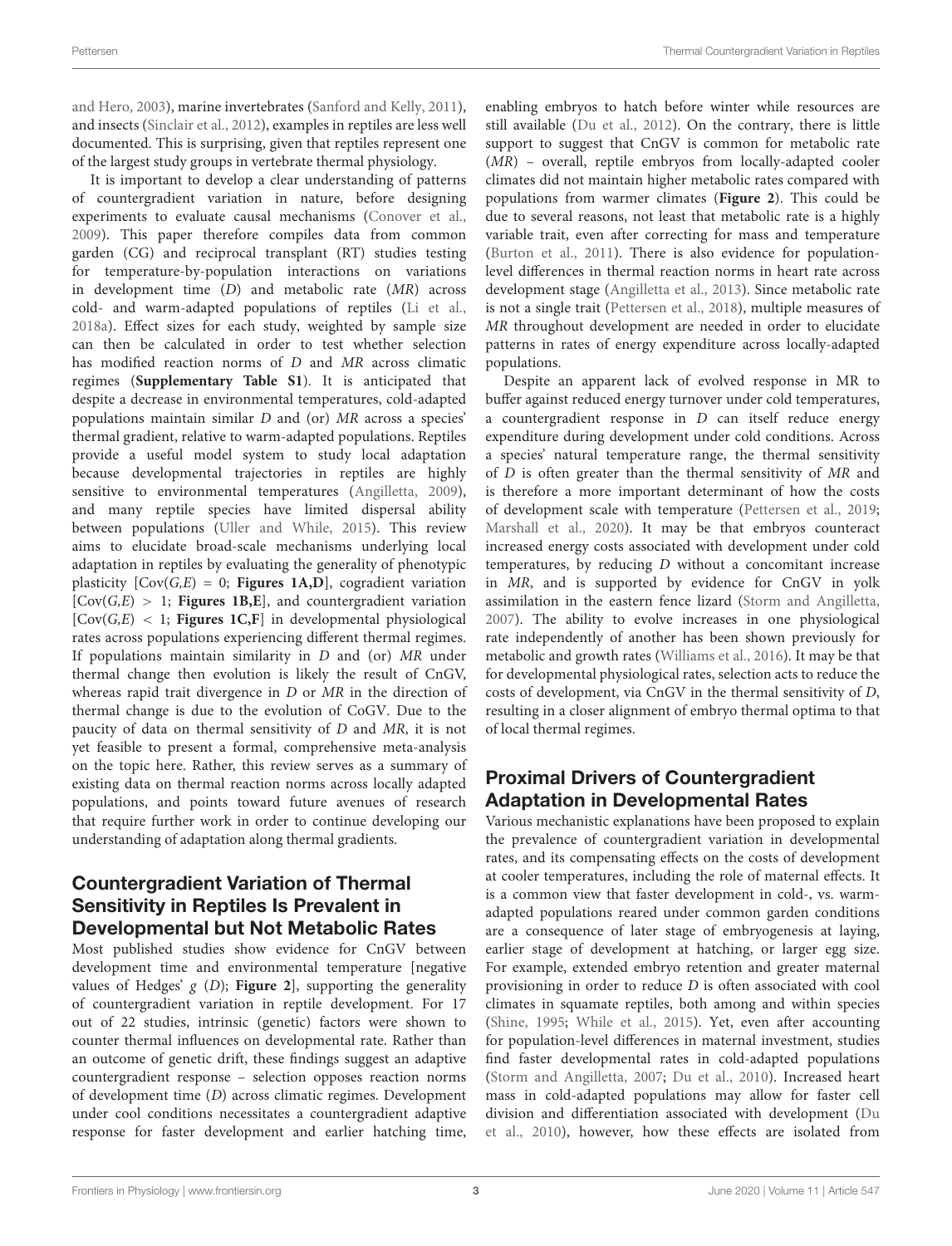

<span id="page-3-0"></span>effects on the thermal sensitivity of heart rates is difficult to explain. Variation in yolk hormone content and composition [\(Ruuskanen et al.,](#page-6-19) [2016\)](#page-6-19) or enzymatic activity [\(Rungruangsak-](#page-6-20)[Torrissen et al.,](#page-6-20) [1998\)](#page-6-20) may also play a role in facilitating faster developmental rates in cold-, relative to warm-adapted populations. Indeed, there are likely to be multiple mechanisms responsible for countergradient variation in D, rather than any single factor.

# Consequences of Countergradient Adaptation: When and Why Is Thermal Countergradient Adaptation Absent?

Despite the prevalence of CnGV in development time, there are studies that do not show this trend, for example evidence for CnGV was absent across native-non-native ranges for species adapting to hot temperatures. When comparing forested (cool) vs. urban (hot) populations of Anolis cristatellus and A. sagrei under common garden conditions, co-gradient variation was observed where hotadapted populations showed shorter development times relative to warm-adapted populations [\(Tiatragul et al.,](#page-7-9) [2017;](#page-7-9) [Hall and](#page-6-21) [Warner,](#page-6-21) [2018\)](#page-6-21). These findings are congruent with CDT – beyond a species usual temperature range development is more costly because metabolic rate increases more than development time decreases [\(Marshall et al.,](#page-6-9) [2020\)](#page-6-9). Decreasing D at hot temperatures results in reduced costs of development, and therefore likely fitness advantages. Further measures of the relative temperature dependencies

of D and MR in other species are needed to elucidate the temperature-dependent costs of development as a potentially general mechanism for local thermal adaptation to extreme high temperatures.

Trade-offs with other fitness-related traits can also help to explain an absence of  $CnGV$  in  $D$  – reducing development time may come at the cost of embryos hatching at smaller sizes and reduced juvenile growth rate [\(Angilletta et al.,](#page-5-10) [2003;](#page-5-10) [Buckley et al.,](#page-5-11) [2010\)](#page-5-11). However, in reptiles, evidence for tradeoffs amongst life-history traits are mixed [\(Niewiarowski and](#page-6-22) [Angilletta,](#page-6-22) [2008;](#page-6-22) [Fetters and McGlothlin,](#page-6-23) [2017\)](#page-6-23). Alternatively, it may be that selection on other traits can compensate for a lack of CnGV in developmental physiological rates. In squamates, behavioral thermoregulation, such as shifts in female body temperature while gravid, may be a more labile, and therefore more important mechanism for adaptation to cold and variable climatic regimes than perhaps more conserved, physiological responses [\(Navas,](#page-6-24) [2002\)](#page-6-24).

Other climatic factors that vary across thermal gradients, such as temperature variation, seasonal time constraints, and food availability may confound effects of temperature on developmental rates. Studies using fluctuating, rather constant temperature manipulations showed mixed results, such as the absence population-level patterns [\(Angilletta et al.,](#page-5-9) [2013\)](#page-5-9) or evidence for CoGV [\(Li et al.,](#page-6-25) [2018b\)](#page-6-25). Both CoGV and CnGV were found under temperatures that were fluctuating, but representative of natural nest temperatures [\(Oufiero and](#page-6-26) [Angilletta,](#page-6-26) [2006;](#page-6-26) [Li et al.,](#page-6-25) [2018b;](#page-6-25) **[Figure 2](#page-4-0)** and **[Supplementary](#page-5-8) [Table S1](#page-5-8)**). In order to capture realistic, population-level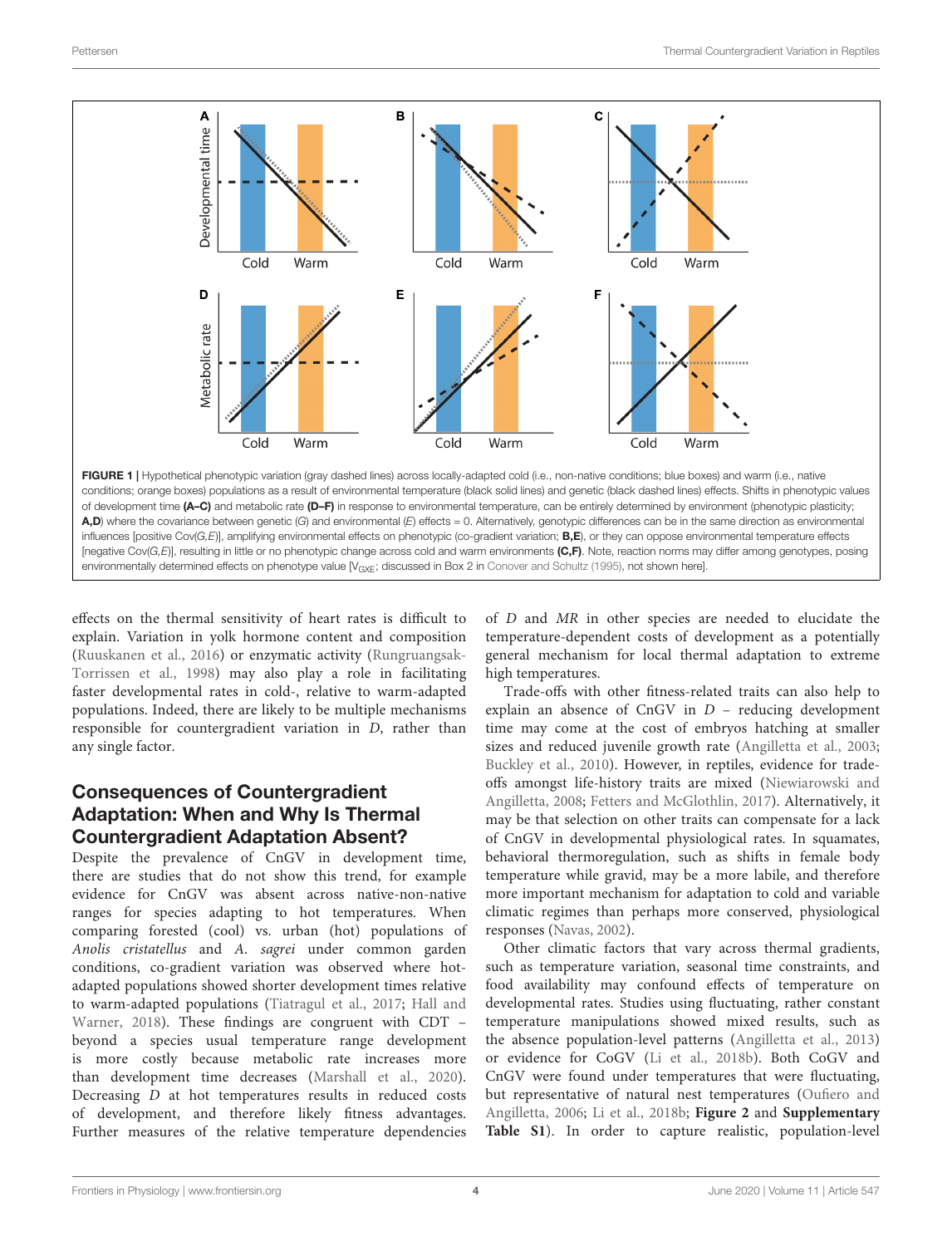

<span id="page-4-0"></span>Hedges' g values indicate positive Cov( $G$ , $E$ ), or cogradient variation, where cold-adapted populations have lower MR, relative to warm-adapted populations, while positive values of MR indicate negative Cov(G,E), or countergradient variation – here cold-adapted populations maintain higher MR, relative to warm-adapted populations.

responses, it is important that temperature manipulations reflect natural thermal conditions that can account for non-linearity in the thermal dependence of physiological rates [\(Denny,](#page-6-27) [2017\)](#page-6-27). Further, thermal fluctuation studies offer complex, albeit vital insights into whether CnGV can be maintained under rapid environmental change, and more studies are needed to reveal any consistent patterns across magnitudes of spatial and temporal thermal gradients [\(Du et al.,](#page-6-18) [2010;](#page-6-18) [Li et al.,](#page-6-14) [2018a\)](#page-6-14).

Finally, it may be that interactions between genotype and environment are inflating observations of CnGV across thermal regimes, and that CnGV in development time is less common than currently assumed. There may be genotype-dependent effects of environment on development time, where for example, a single genotype is superior in all environments, even though the slopes of reaction norms differ (see Box 2 in [Conover and](#page-5-0) [Schultz,](#page-5-0) [1995\)](#page-5-0). All studies included in this review only observed a single generation – it is unlikely that all sources of  $V_E$  are controlled for over this timescale (plastic responses may still play a role), which is a limitation of studying species with relatively long generation times, such as reptiles and other vertebrates [\(Laugen et al.,](#page-6-28) [2003\)](#page-6-28).

# Future Directions for Understanding Local Adaptation via Evolution of Developmental Rates in Reptiles

Adaptation of developmental physiological rates is an important, yet underutilized avenue of research for understanding population persistence under changing and novel environments. Countergradient variation for traits expressed later in the life history have been well documented in reptiles, including growth [\(Sears and Angilletta,](#page-6-29) [2003;](#page-6-29) [Uller and Olsson,](#page-7-10) [2003;](#page-7-10) [Li et al.,](#page-6-2) [2011;](#page-6-2) [Snover et al.,](#page-7-11) [2015;](#page-7-11) [Ortega et al.,](#page-6-30) [2017\)](#page-6-30), body size [\(Oufiero](#page-6-31) [et al.,](#page-6-31) [2011;](#page-6-31) [Iraeta et al.,](#page-6-32) [2013\)](#page-6-32), scale size [\(Oufiero et al.,](#page-6-31) [2011\)](#page-6-31), preferred body temperature [\(Hodgson and Schwanz,](#page-6-33) [2019\)](#page-6-33), nest date [\(Knapp et al.,](#page-6-34) [2006;](#page-6-34) [Edge et al.,](#page-6-3) [2017\)](#page-6-3), reproductive output [\(Knapp et al.,](#page-6-34) [2006;](#page-6-34) [Li et al.,](#page-6-2) [2011;](#page-6-2) [Fetters and McGlothlin,](#page-6-23) [2017\)](#page-6-23), critical thermal limits and water loss [\(Kolbe et al.,](#page-6-35) [2014\)](#page-6-35) and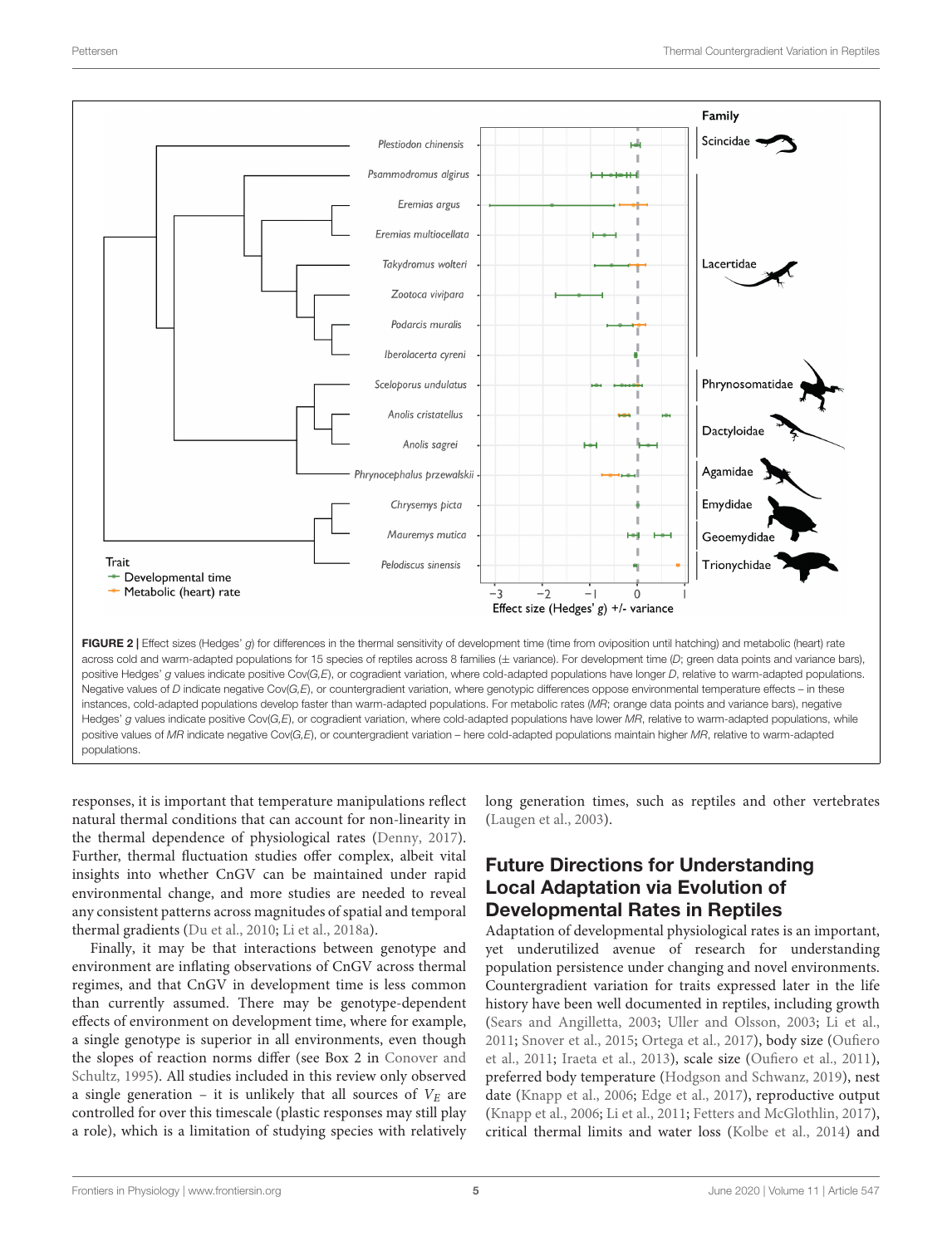locomotor performance [\(Niewiarowski,](#page-6-36) [2001;](#page-6-36) [McElroy,](#page-6-37) [2014\)](#page-6-37). It is possible that CnGV for traits observed later in life are also a consequence of developmental environment, such as food availability, temperature and stress [\(DuRant et al.,](#page-6-4) [2013;](#page-6-4) [Noble](#page-6-38) [et al.,](#page-6-38) [2018\)](#page-6-38).

Developmental and metabolic rates under selection may in turn affect selection on genetically correlated traits later in life [\(Artacho et al.,](#page-5-12) [2015;](#page-5-12) [Pettersen et al.,](#page-6-39) [2016,](#page-6-39) [2018;](#page-6-16) [Ricklefs et al.,](#page-6-40) [2017\)](#page-6-40). Resolving the interplay between plastic and genetic responses to local selective forces throughout the life history and environmental gradients is the next fundamental challenge [\(Buckley et al.,](#page-5-11) [2010\)](#page-5-11). Isolating the role of maternal effects from environmental effects can be challenging without multi-generational studies, nevertheless, investigating the effect of maternal environment on offspring phenotype can provide insight into mechanisms underlying rapid adaptation to novel environments. Variation in maternal investment along environmental gradients is common in reptiles, even in egg-laying species that buffer their offspring from external temperatures via behavioral [\(Mathies and Andrews,](#page-6-41) [1996;](#page-6-41) [Du et al.,](#page-6-18) [2010\)](#page-6-18), physiological [\(Harlow and Grigg,](#page-6-42) [1984\)](#page-6-42) or endocrinological [\(Uller et al.,](#page-7-12) [2007\)](#page-7-12) mechanisms which may complement or even drive countergradient variation to facilitate acclimation and adaptation to local thermal regimes.

### **CONCLUSION**

Across latitudinal and altitudinal clines, cold-adapted populations have genetic capacity for faster development, relative to warm-adapted populations. While these differences in thermal sensitivity to local temperatures did not extend to warm- vs. hot-adapted populations such as forested vs. city populations, there is overall support for common CnGV in development time in reptiles, which mirrors findings observed in other taxa [\(Conover et al.,](#page-5-1) [2009\)](#page-5-1). Given the highly sensitive nature of

### **REFERENCES**

- <span id="page-5-3"></span>Andrews, R. M., and Schwarzkopf, L. (2012). Thermal performance of squamate embryos with respect to climate, adult life history, and phylogeny. Biol. J. Linn. Soc. 106, 851–864.
- <span id="page-5-2"></span>Angilletta, M. J. Jr. (2009). Thermal Adaptation: A Theoretical and Empirical Synthesis. Oxford: Oxford University Press.
- <span id="page-5-10"></span>Angilletta, M. J. Jr., Wilson, R. S., Navas, C. A., and James, R. S. (2003). Tradeoffs and the evolution of thermal reaction norms. Trends Ecol. Evol. 18, 234–240. [doi: 10.1016/S0169-5347\(03\)00087-9](https://doi.org/10.1016/S0169-5347(03)00087-9)
- <span id="page-5-6"></span>Angilletta, M. J. Jr., Winters, R. S., and Dunham, A. E. (2000). Thermal effects on the energetics of lizard embryos: implications for hatchling phenotypes. Ecology 81, 2957–2968.
- <span id="page-5-9"></span>Angilletta, M. J. Jr., Zelic, M. H., Adrian, G. J., Hurliman, A. M., and Smith, C. D. (2013). Heat tolerance during embryonic development has not diverged among populations of a widespread species (Sceloporus undulatus). Conserv. Physiol. 1:cot018. [doi: 10.1093/conphys/cot018](https://doi.org/10.1093/conphys/cot018)
- <span id="page-5-12"></span>Artacho, P., Saravia, J., Ferrandière, B. D., Perret, S., and Galliard, J.-F. L. (2015). Quantification of correlational selection on thermal physiology, thermoregulatory behavior, and energy metabolism in lizards. Ecol. Evol. 5, 3600–3609. [doi: 10.1002/ece3.1548](https://doi.org/10.1002/ece3.1548)

developmental trajectories to acute changes in temperature, maintenance of stable physiological rates in species covering wide distributions offers a fascinating avenue for understanding local adaptation [\(Du et al.,](#page-6-18) [2010\)](#page-6-18). In particular, evolutionary change in the thermal sensitivity of developmental and metabolic rates is likely to be a crucial component of adaptive responses to environmental change [\(Kelly,](#page-6-1) [2019\)](#page-6-1). Identifying the nature of genotype-environment covariances across ecological gradients is key to understanding variation in physiological rates and for predicting population persistence under environmental change.

## AUTHOR CONTRIBUTIONS

AP conceived of the idea, collected the data, and wrote the manuscript.

### FUNDING

This work was funded by a Wenner-Gren Foundation Postdoctoral Fellowship (UPD2017-0160 and UPD2019-0208) awarded to AP and Tobias Uller.

### ACKNOWLEDGMENTS

I thank Andreas Nord for the invitation to contribute to this special issue, Julia Nowack, Christopher Oufiero, and Richelle Tanner for thoughtful comments on earlier versions of this manuscript.

### <span id="page-5-8"></span>SUPPLEMENTARY MATERIAL

The Supplementary Material for this article can be found online at: [https://www.frontiersin.org/articles/10.3389/fphys.](https://www.frontiersin.org/articles/10.3389/fphys.2020.00547/full#supplementary-material) [2020.00547/full#supplementary-material](https://www.frontiersin.org/articles/10.3389/fphys.2020.00547/full#supplementary-material)

- <span id="page-5-5"></span>Booth, D. T., and Thompson, M. B. (1991). A Comparison of Reptilian Eggs With Those of Megapode Birds. Egg Incubation: Its Effects on Embryonic Development in Birds and Reptiles. Cambridge: Cambridge University Press, 325–344.
- <span id="page-5-11"></span>Buckley, C. R., Irschick, D. J., and Adolph, S. C. (2010). The contributions of evolutionary divergence and phenotypic plasticity to geographic variation in the western fence lizard, Sceloporus occidentalis. Biol. J. Linn. Soc. 99, 84–98.
- <span id="page-5-4"></span>Burton, T., Killen, S. S., Armstrong, J. D., and Metcalfe, N. B. (2011). What causes intraspecific variation in resting metabolic rate and what are its ecological consequences? Proc. R. Soc. B Biol. Sci. 278, 3465–3473.
- <span id="page-5-0"></span>Conover, D., and Schultz, E. (1995). Phenotypic similarity and the evolutionary significance of countergradient variation. Trends Ecol. Evol. 10, 248–252. [doi:](https://doi.org/10.1016/S0169-5347(00)89081-3) [10.1016/S0169-5347\(00\)89081-3](https://doi.org/10.1016/S0169-5347(00)89081-3)
- <span id="page-5-7"></span>Conover, D. O., Clarke, L. M., Munch, S. B., and Wagner, G. N. (2006). Spatial and temporal scales of adaptive divergence in marine fishes and the implications for conservation. J. Fish Biol. 69, 21–47.
- <span id="page-5-1"></span>Conover, D. O., Duffy, T. A., and Hice, L. A. (2009). "The covariance between genetic and environmental influences across ecological gradients reassessing the evolutionary significance of countergradient and cogradient variation," in Year in Evolutionary Biology 2009, eds C. D. Schlichting and T. A. Mousseau (Malden, MA: Wiley-Blackwell), 100–129.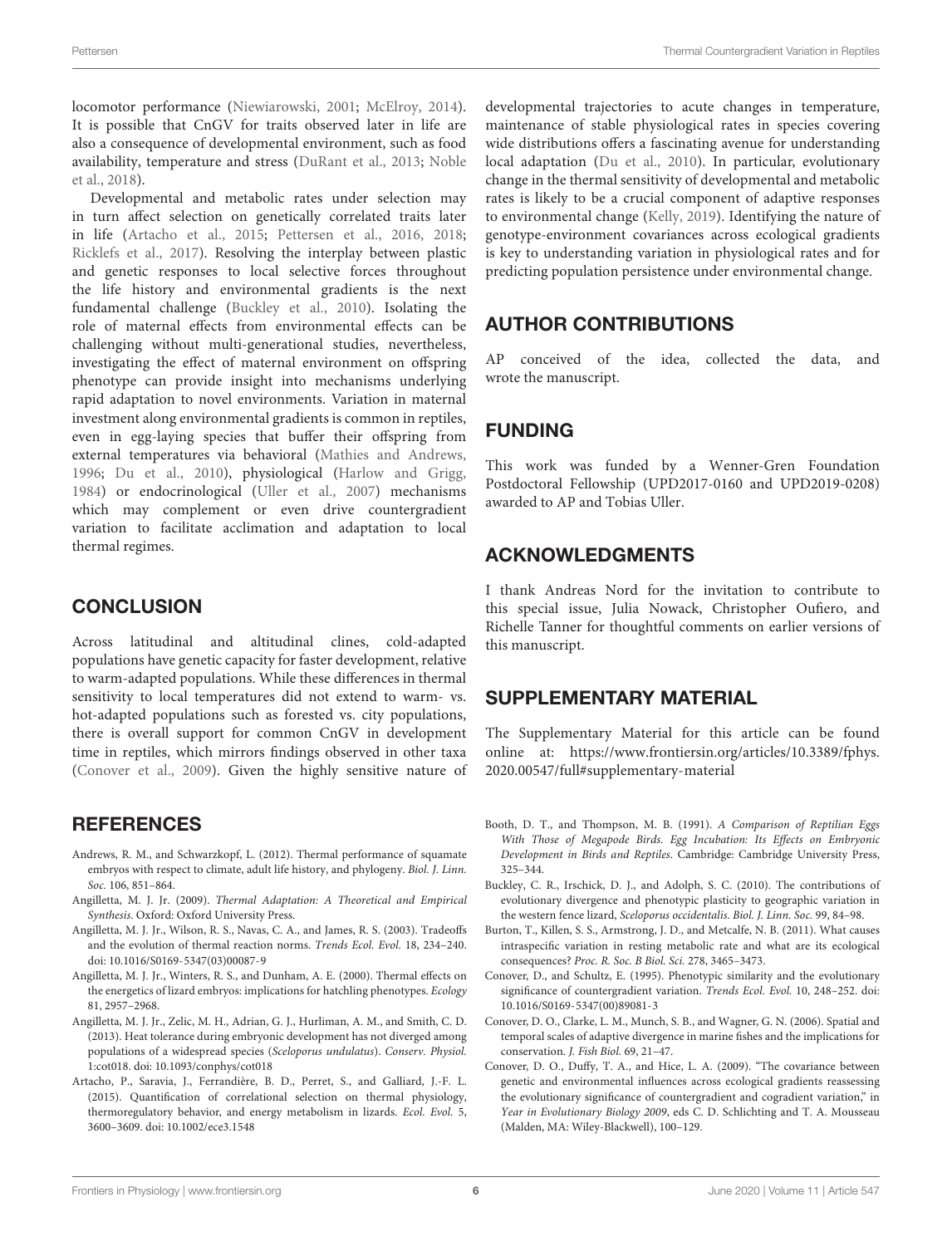- <span id="page-6-27"></span>Denny, M. (2017). The fallacy of the average: on the ubiquity, utility and continuing novelty of Jensen's inequality. J. Exp. Biol. 220, 139–146. [doi: 10.1242/jeb.](https://doi.org/10.1242/jeb.140368) [140368](https://doi.org/10.1242/jeb.140368)
- <span id="page-6-18"></span>Du, W., Warner, D. A., Langkilde, T., Robbins, T., Shine, R., and Benkman, N. H. E. C. W. (2010). The physiological basis of geographic variation in rates of embryonic development within a widespread lizard species. Am. Nat. 176, 522–528. [doi: 10.1086/656270](https://doi.org/10.1086/656270)
- <span id="page-6-15"></span>Du, W.-G., Warner, D. A., Langkilde, T., Robbins, T. R., and Shine, R. (2012). The roles of pre- and post-hatching growth rates in generating a latitudinal cline of body size in the eastern fence lizard (Sceloporus undulatus). Biol. J. Linn. Soc. 106, 202–209. [doi: 10.1111/j.1095-8312.2011.01846.x](https://doi.org/10.1111/j.1095-8312.2011.01846.x)
- <span id="page-6-10"></span>DuRant, S. E., Hopkins, W. A., and Hepp, G. R. (2011). Embryonic developmental patterns and energy expenditure are affected by incubation temperature in wood ducks (Aix sponsa). Physiol. Biochem. Zool. 84, 451–457. [doi: 10.1086/](https://doi.org/10.1086/661749) [661749](https://doi.org/10.1086/661749)
- <span id="page-6-4"></span>DuRant, S. E., Hopkins, W. A., Hepp, G. R., and Walters, J. R. (2013). Ecological, evolutionary, and conservation implications of incubation temperature−dependent phenotypes in birds. Biol. Rev. 88, 499–509. [doi: 10.1111/brv.12015](https://doi.org/10.1111/brv.12015)
- <span id="page-6-3"></span>Edge, C. B., Rollinson, N., Brooks, R. J., Congdon, J. D., Iverson, J. B., Janzen, F. J., et al. (2017). Phenotypic plasticity of nest timing in a post-glacial landscape: how do reptiles adapt to seasonal time constraints? Ecology 98, 512–524. [doi:](https://doi.org/10.1002/ecy.1665) [10.1002/ecy.1665](https://doi.org/10.1002/ecy.1665)
- <span id="page-6-23"></span>Fetters, T. L., and McGlothlin, J. W. (2017). Life histories and invasions: accelerated laying rate and incubation time in an invasive lizard, Anolis sagrei. Biol. J. Linn. Soc. 122, 635–642. [doi: 10.1093/biolinnean/blx102](https://doi.org/10.1093/biolinnean/blx102)
- <span id="page-6-21"></span>Hall, J. M., and Warner, D. A. (2018). Thermal spikes from the urban heat island increase mortality and alter physiology of lizard embryos. J. Exp. Biol. 221:jeb181552. [doi: 10.1242/jeb.181552](https://doi.org/10.1242/jeb.181552)
- <span id="page-6-42"></span>Harlow, P., and Grigg, G. (1984). Shivering thermogenesis in a brooding diamond python, Python spilotes spilotes. Copeia 1984, 959–965. [doi: 10.2307/1445340](https://doi.org/10.2307/1445340)
- <span id="page-6-33"></span>Hodgson, M. J., and Schwanz, L. E. (2019). Drop it like it's hot: interpopulation variation in thermal phenotypes shows counter-gradient pattern. J. Therm. Biol. 83, 178–186. [doi: 10.1016/j.jtherbio.2019.05.016](https://doi.org/10.1016/j.jtherbio.2019.05.016)
- <span id="page-6-32"></span>Iraeta, P., Salvador, A., and Díaz, J. A. (2013). Life-history traits of two Mediterranean lizard populations: a possible example of countergradient covariation. Oecologia 172, 167–176. [doi: 10.1007/s00442-012-2492-8](https://doi.org/10.1007/s00442-012-2492-8)
- <span id="page-6-1"></span>Kelly, M. (2019). Adaptation to climate change through genetic accommodation and assimilation of plastic phenotypes. Philos. Trans. R. Soc. B 374:20180176. [doi: 10.1098/rstb.2018.0176](https://doi.org/10.1098/rstb.2018.0176)
- <span id="page-6-34"></span>Knapp, C. R., Iverson, J. B., and Owens, A. K. (2006). Geographic variation in nesting behavior and reproductive biology of an insular iguana (Cyclura cychlura). Can. J. Zool. 84, 1566–1575.
- <span id="page-6-35"></span>Kolbe, J. J., Ehrenberger, J. C., Moniz, H. A., and Angilletta, M. J. (2014). Physiological variation among invasive populations of the brown anole (Anolis sagrei). Physiol. Biochem. Zool. 87, 92–104. [doi: 10.1086/672157](https://doi.org/10.1086/672157)
- <span id="page-6-28"></span>Laugen, A. T., Laurila, A., Rasanen, K., and Merila, J. (2003). Latitudinal countergradient variation in the common frog (Rana temporaria) development rates - evidence for local adaptation. J. Evol. Biol. 16, 996–1005. [doi: 10.1046/j.](https://doi.org/10.1046/j.1420-9101.2003.00560.x) [1420-9101.2003.00560.x](https://doi.org/10.1046/j.1420-9101.2003.00560.x)
- <span id="page-6-0"></span>Levins, R. (1969). Thermal acclimation and heat resistance in drosophila species. Am. Nat. 103, 483–499.
- <span id="page-6-2"></span>Li, H., Qu, Y.-F., Ding, G.-H., and Ji, X. (2011). Life-history variation with respect to experienced thermal environments in the lizard, Eremias multiocellata (Lacertidae). Zool. Sci. 28, 332–339. [doi: 10.2108/zsj.28.332](https://doi.org/10.2108/zsj.28.332)
- <span id="page-6-14"></span>Li, T., Cao, P., Bei, Y.-J., and Du, W.-G. (2018a). Latitudinal and temperaturedependent variation in embryonic development rate and offspring performance in a freshwater Turtle. Physiol. Biochem. Zool. 91, 673–681. [doi: 10.1086/694856](https://doi.org/10.1086/694856)
- <span id="page-6-25"></span>Li, T., Han, X.-K., Chen, W., Zhou, H.-B., and Zhang, Y.-P. (2018b). Phenotypic consequences of embryonic responses to developmental temperatures in two latitudinally separated populations of Asian yellow pond Turtles. J. Herpetol. 52, 453–457. [doi: 10.1670/17-149](https://doi.org/10.1670/17-149)
- <span id="page-6-9"></span>Marshall, D. J., Pettersen, A. K., Bode, M., and White, C. R. (2020). Developmental cost theory predicts thermal environment and vulnerability to global warming. Nat. Ecol. Evol. 4, 406–411. [doi: 10.1038/s41559-020-1114-9](https://doi.org/10.1038/s41559-020-1114-9)
- <span id="page-6-6"></span>Martin, T. E., Auer, S. K., Bassar, R. D., Niklison, A. M., and Lloyd, P. (2007). Geographic variation in avian incubation periods and parental influences on embryonic temperature. Evolution 61, 2558–2569.
- <span id="page-6-41"></span>Mathies, T., and Andrews, R. M. (1996). Extended egg retention and its influence on embryonic development and egg water balance: implications for the evolution of viviparity. Physiol. Zool. 69, 1021–1035.
- <span id="page-6-37"></span>McElroy, M. T. (2014). Countergradient variation in locomotor performance of two sympatric Polynesian skinks (Emoia impar, Emoia cyanura). Physiol. Biochem. Zool. 87, 222–230. [doi: 10.1086/674920](https://doi.org/10.1086/674920)
- <span id="page-6-12"></span>Morrison, C., and Hero, J.-M. (2003). Geographic variation in life−history characteristics of amphibians: a review. J. Anim. Ecol. 72, 270–279.
- <span id="page-6-24"></span>Navas, C. A. (2002). Herpetological diversity along Andean elevational gradients: links with physiological ecology and evolutionary physiology. Comp. Biochem. Physiol. Mol. Integr. Physiol. 133, 469–485. [doi: 10.1016/S1095-6433\(02\)0](https://doi.org/10.1016/S1095-6433(02)00207-6) [0207-6](https://doi.org/10.1016/S1095-6433(02)00207-6)
- <span id="page-6-36"></span>Niewiarowski, P. H. (2001). Energy budgets, growth rates, and thermal constraints: toward an integrative approach to the study of life−history variation. Am. Nat. 157, 421–433. [doi: 10.1086/319321](https://doi.org/10.1086/319321)
- <span id="page-6-22"></span>Niewiarowski, P. H., and Angilletta, M. J. Jr. (2008). Countergradient variation in embryonic growth and development: do embryonic and juvenile performances trade off? Funct. Ecol. 22, 895–901. [doi: 10.1111/j.1365-2435.2008.01441.x](https://doi.org/10.1111/j.1365-2435.2008.01441.x)
- <span id="page-6-38"></span>Noble, D. W. A., Stenhouse, V., and Schwanz, L. E. (2018). Developmental temperatures and phenotypic plasticity in reptiles: a systematic review and meta-analysis. Biol. Rev. 93, 72–97. [doi: 10.1111/brv.12333](https://doi.org/10.1111/brv.12333)
- <span id="page-6-7"></span>Nord, A., and Nilsson, J. -Å (2011). Incubation temperature affects growth and energy metabolism in blue tit nestlings. Am. Nat. 178, 639–651. [doi: 10.1086/](https://doi.org/10.1086/662172) [662172](https://doi.org/10.1086/662172)
- <span id="page-6-30"></span>Ortega, J., López, P., and Martín, J. (2017). Environmental drivers of growth rates in Guadarrama wall lizards: a reciprocal transplant experiment. Biol. J. Linn. Soc. 122, 340–350. [doi: 10.1093/biolinnean/blx068](https://doi.org/10.1093/biolinnean/blx068)
- <span id="page-6-5"></span>Ospina, E. A., Merrill, L., and Benson, T. J. (2018). Incubation temperature impacts nestling growth and survival in an open−cup nesting passerine. Ecol. Evol. 8, 3270–3279. [doi: 10.1002/ece3.3911](https://doi.org/10.1002/ece3.3911)
- <span id="page-6-11"></span>Oufiero, C. E., and Angilletta, M. J. Jr. (2010). Energetics of Lizard embryos at fluctuating temperatures. Physiol. Biochem. Zool. 83, 869–876. [doi: 10.1086/](https://doi.org/10.1086/656217) [656217](https://doi.org/10.1086/656217)
- <span id="page-6-26"></span>Oufiero, C. E., and Angilletta, M. J. (2006). Convergent evolution of embryonic growth and development in the eastern fence lizard (Sceloporus undulatus). Evolution 60, 1066–1075.
- <span id="page-6-31"></span>Oufiero, C. E., Gartner, G. E. A., Adoph, S. C., and Garland, T. Jr. (2011). Latitudinal and climatic variation in body size and dorsal scale counts in Sceloporus lizards: a phylogenetic perspective. Evolution 65, 3590–3607. [doi:](https://doi.org/10.1111/j.1558-5646.2011.01405.x) [10.1111/j.1558-5646.2011.01405.x](https://doi.org/10.1111/j.1558-5646.2011.01405.x)
- <span id="page-6-16"></span>Pettersen, A. K., Marshall, D. J., and White, C. R. (2018). Understanding variation in metabolic rate. J. Exp. Biol. 221:jeb166876. [doi: 10.1242/jeb.](https://doi.org/10.1242/jeb.166876) [166876](https://doi.org/10.1242/jeb.166876)
- <span id="page-6-8"></span>Pettersen, A. K., White, C. R., Bryson-Richardson, R. J., and Marshall, D. J. (2019). Linking life-history theory and metabolic theory explains the offspring size-temperature relationship. Ecol. Lett. 22, 518–526. [doi: 10.1111/ele.](https://doi.org/10.1111/ele.13213) [13213](https://doi.org/10.1111/ele.13213)
- <span id="page-6-39"></span>Pettersen, A. K., White, C. R., and Marshall, D. J. (2016). Metabolic rate covaries with fitness and the pace of the life history in the field. Proc. R. Soc. B Biol. Sci. 283:20160323. [doi: 10.1098/rspb.2016.0323](https://doi.org/10.1098/rspb.2016.0323)
- <span id="page-6-40"></span>Ricklefs, R. E., Austin, S. H., and Robinson, W. D. (2017). The adaptive significance of variation in avian incubation periods. Auk 134, 542–550. [doi: 10.1642/AUK-](https://doi.org/10.1642/AUK-16-171.1)[16-171.1](https://doi.org/10.1642/AUK-16-171.1)
- <span id="page-6-20"></span>Rungruangsak-Torrissen, K., Pringle, G. M., Moss, R., and Houlihan, D. F. (1998). Effects of varying rearing temperatures on expression of different trypsin isozymes, feed conversion efficiency and growth in Atlantic salmon (shape Salmo salar L.). Fish Physiol. Biochem. 19, 247–255. [doi: 10.1023/A:](https://doi.org/10.1023/A:1007731717021) [1007731717021](https://doi.org/10.1023/A:1007731717021)
- <span id="page-6-19"></span>Ruuskanen, S., Groothuis, T. G. G., Schaper, S. V., Darras, V. M., de Vries, B., and Visser, M. E. (2016). Temperature-induced variation in yolk androgen and thyroid hormone levels in avian eggs. Gen. Comp. Endocrinol. 235, 29–37. [doi: 10.1016/j.ygcen.2016.05.026](https://doi.org/10.1016/j.ygcen.2016.05.026)
- <span id="page-6-13"></span>Sanford, E., and Kelly, M. W. (2011). Local adaptation in marine invertebrates. Annu. Rev. Mar. Sci. 3, 509–535.
- <span id="page-6-29"></span>Sears, M. W., and Angilletta, M. J. (2003). Life-history variation in the sagebrush lizard: phenotypic plasticity or local adaptation? Ecology 84, 1624–1634.
- <span id="page-6-17"></span>Shine, R. (1995). A new hypothesis for the evolution of viviparity in reptiles. Am. Nat. 145, 809–823.